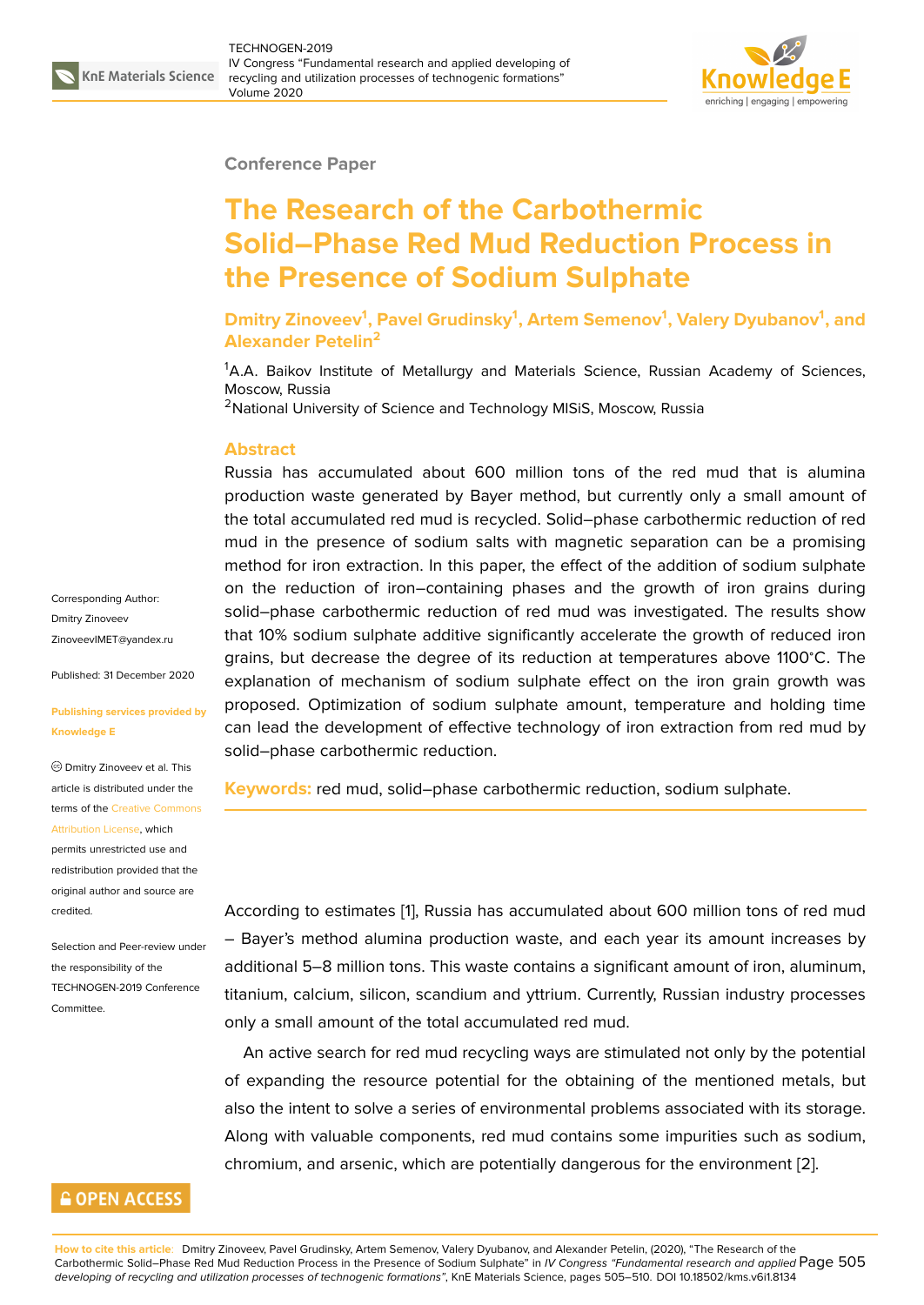The basic component of red mud is iron, which content in it can reach 40% or more. Attempts to produce iron from red mud using methods of reduction smelting [3–5], leaching [6], and direct separation in a high–intensity magnetic field [7] are well known. Magnetic separation after solid–phase carbothermic reduction of red mud can be a more promising method of iron extraction. In this method, hematite and goethite, [wh](#page-4-1)[ich](#page-4-2) are the [ba](#page-4-3)sic iron–containing minerals in red mud, are reduced b[y](#page-4-4) carbon– containing materials with the production of magnetite at 600–800<sup>∘</sup>C [8] or metallic iron [9] at temperatures above 1100 °C. The main disadvantage of such approach is the low recovery of iron by magnetic separation and low iron grade of the obtained concentrate that is subsequence of difficulties in the separation of the reduced [m](#page-4-5)agnetic phases [be](#page-4-6)cause of too small sizes of the particles. As demonstrated in further works [10–12], the use of sodium carbonate and sulphates additives during the reduction of red mud with the production of metallic iron at 1050–1150<sup>∘</sup>C increases the degree of iron recovery into concentrate up to 90–95%. As a result, it is possible to produce a marketa[ble](#page-4-7) [pro](#page-4-8)duct containing 90–95% iron with a metallization degree of more than 90%. These results were demonstrated due to the significant growth of iron grains during the carbothermic reduction in the presence of sodium salts.

In this research, we study the effect of sodium sulphate additives on the reduction of iron–containing phases and on the iron grain growth during solid–phase carbothermic reduction of red mud. We also present hypotheses regarding the mechanism of sodium sulphate influence on the growth of reduced iron grains.

In the experiments, we used red mud from Ural Aluminum Plant, from which alkali was removed by lime milk pretreatment. Table 1 presents the chemical composition of the red mud.

TABLE 1: The chemical composition of red mud, %.



Table 1 shows that red mud contains more than 35% of iron in terms of hematite, and also a significant amount of titanium and aluminum, which can be extracted from red mud after iron separation by hydrometallurgical methods [12]. According to the X– ray Diffraction and Mössbauer analysis, the basic red mud iron–containing minerals are hematite (α–Fe $_{2}$ O $_{3}$ ) and goethite (α–FeOOH). The presence of a small amount of pseudobrookite (Fe $_2$ TiO $_5$ ) is also possible.

A series of experiments was carried out to study the effect of sodium sulphate additives on the process of iron reduction and the growth of its grains during the carbothermic reduction of dealkalized red mud. Red mud with  $Na<sub>2</sub>SO<sub>4</sub>$  additives in the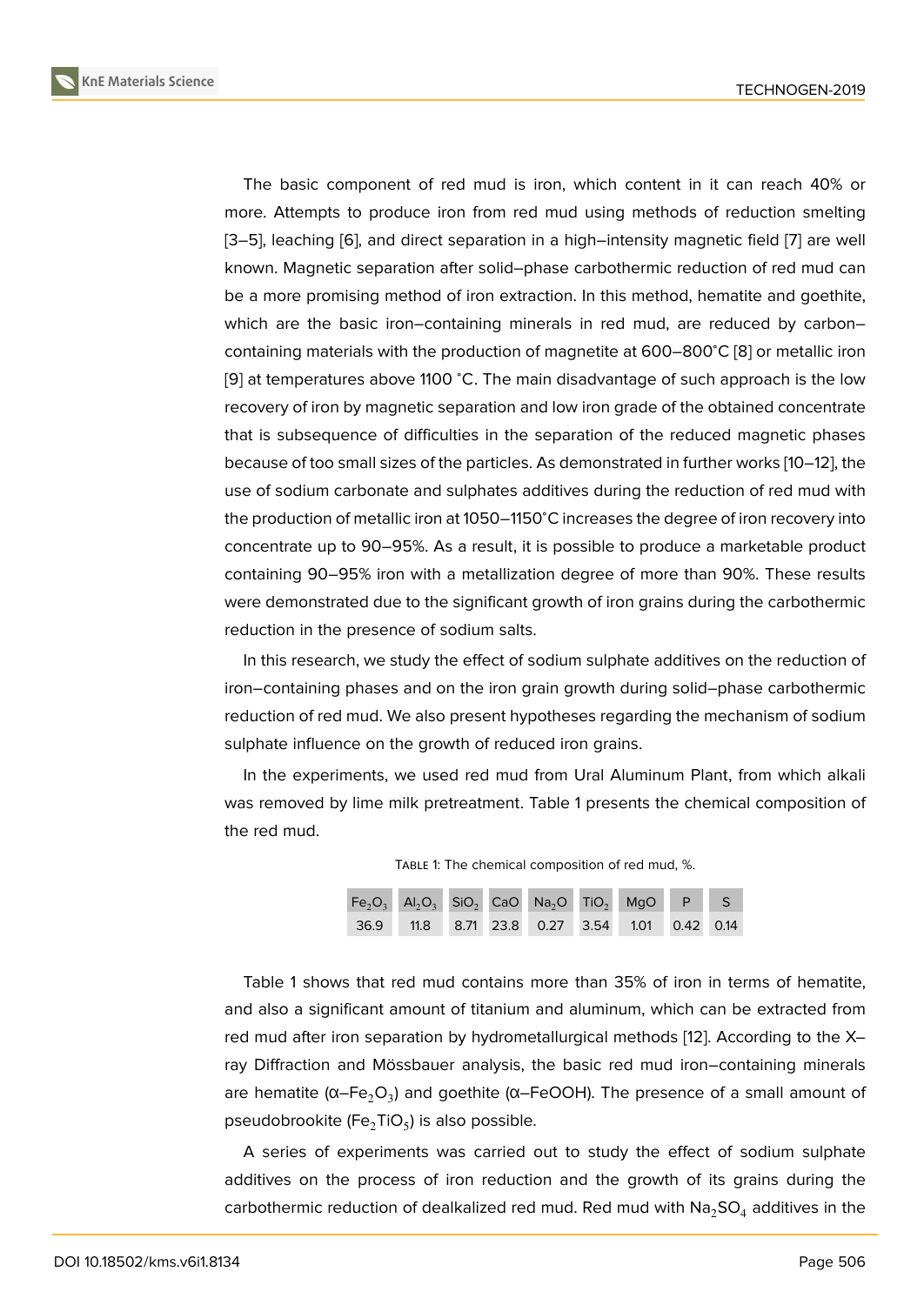amount of 10% and 20%, and also without additives was heated in a muffle furnace up to a temperature of 1000–1200<sup>∘</sup>С in the mixture with carbon in air and held for two hours. The obtained samples were studied by Mössbauer, X–ray diffraction, optical and electron microscopic methods. The experimental procedure and analysis of results are presented in more detail in [13].

The analysis of the samples using the Mössbauer method demonstrated that the largest amount of metallic iron (about 65%) was obtained in the red mud sample reduced without sodium sulphate at [a te](#page-4-9)mperature of 1100°C. It was shown that sodium sulphate addition to red mud substantially has not effect on the degree of iron metallization at this temperature. Moreover, in the sample without additives, there were no reduced iron grains with sizes exceeding 40 microns. Sodium sulphate additives led to a significant growth of reduced iron grains, and the quantity of grains larger than 40 microns at 1100<sup>∘</sup>С and in the presence of 10% sodium sulphate additives exceeded 62%. The increase in the amount of sodium sulphate additives up to 20% led to a decrease of the quantity of reduced iron grains larger than 40 microns to 11.8%. Figure 1 shows microphotographs of the samples obtained after the red mud reduction without additives and with 10% Na<sub>2</sub>SO<sub>4</sub> at 1100°C that obviously demonstrate the difference in metallic iron grain sizes.



**Figure** 1: Microphotographs of the samples obtained after the red mud reduction (left – without additives, right – with 10%  $Na<sub>2</sub>SO<sub>4</sub>$  at 1,100 °C)

With an increase in the holding temperature up to 1150<sup>∘</sup>C, the size of reduced iron grains also increased, but the quantity of metallic iron decreased more than 3 times from 65% to 23% in experiments without additives, and to 21% in experiments with sodium sulphate additives. The results testify to a significant effect of sodium sulphate additives on the growth of iron grains during the red mud solid–phase carbothermic reduction, which positively influences the magnetic separation of reduced iron. Moreover, with an increase in the quantity of additive and the holding temperature, the degree of the iron reduction decreases.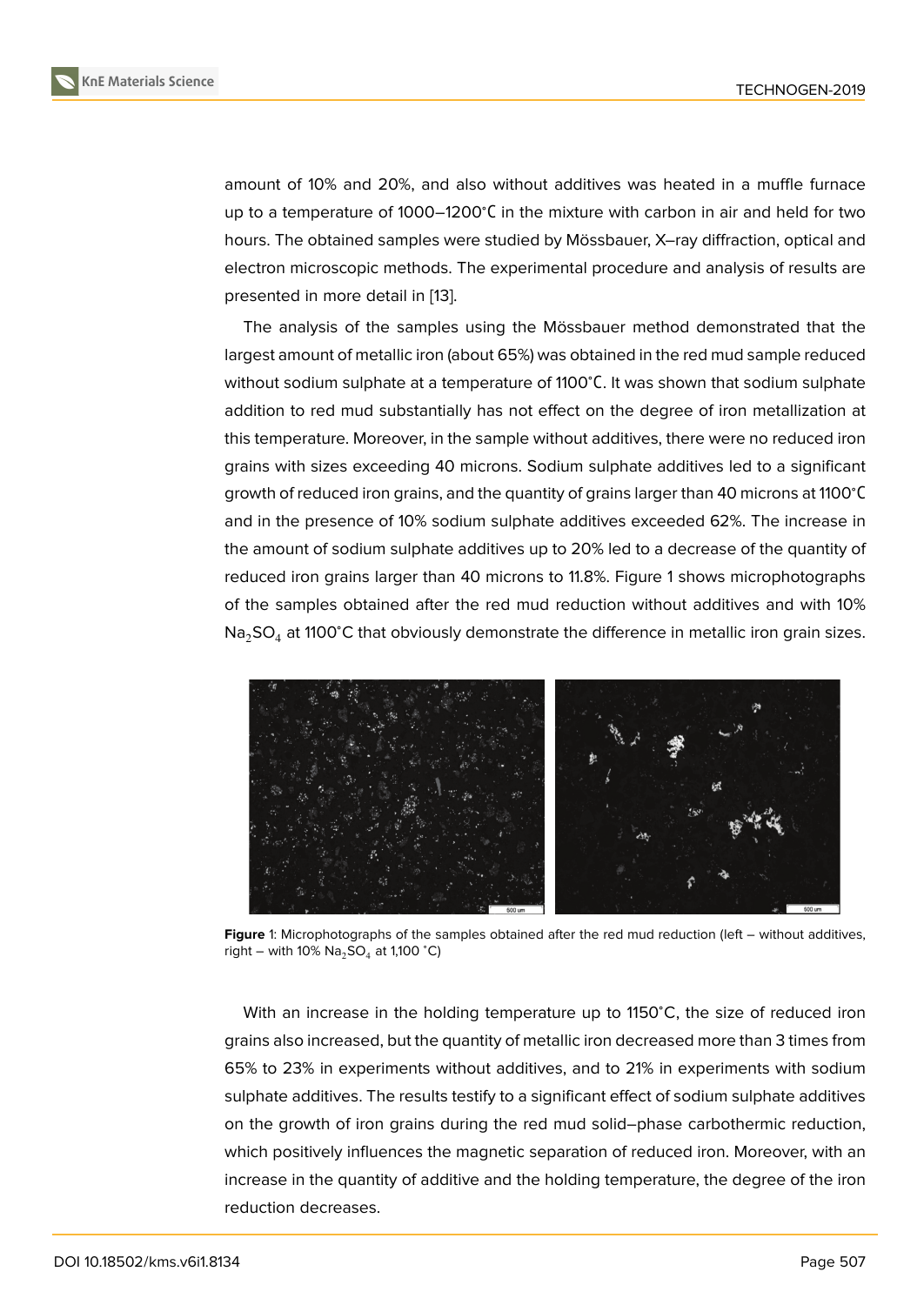Basically, the influence of sodium sulphate additives on the growth of iron grains during solid–phase reduction of various materials is connected with a decrease in the mixture melting temperature due to the reaction of sodium oxide with gangue minerals and the formation of low–melting phases [14, 15]. The emerged liquid phase leads to the agglomeration of reduced iron particles due to the acceleration of the diffusion process and the transportation of small particles to large ones. In this case, an excessive amount of the liquid phase can lead to lowerin[g t](#page-5-0)[he](#page-5-1) efficiency of the iron oxides reduction due to a decrease in the diffusion of carbon monoxide in the liquid phase [16]. Some researchers [17, 18] note the possibility of the formation of a low–melting eutectic in the Fe–S system, which has a low melting temperature and reduces the surface tension of metallic iron particles, which also contributes to their agglomeration. On [th](#page-5-2)e other hand, this p[hen](#page-5-3)[om](#page-5-4)enon negatively affects the metallization degree, since FeS forms before the reduction of FeO, as a result of the reaction of wustite and sodium sulphide. The iron sulphide formed on wustite particles surfaces hampers its interaction with a reducing gas, which can lead to lowering the degree of metallization. The analysis of the microstructure of reduced red mud with sodium sulphate additives at 1100<sup>∘</sup>C using an electron microscope detected small FeS grains in such samples. Thus, the insufficient degree of samples metallization at 1100<sup>∘</sup>C can be explained by the formation of FeS, and a sharp decrease in the amount of metallic iron at a temperature of 1150<sup>∘</sup>C by an excessive amount of a liquid phase. It is possible to avoid the negative effect of sodium sulphate on the degree of iron reduction by selecting the optimum amount of its additive.

The research demonstrated the promising potential of the method of solid–phase carbothermic reduction of red mud in the presence of sodium sulphate to extract iron. It was discovered that 10% sodium sulphate additives significantly accelerate the growth of reduced iron grains, but reduce the degree of its reduction at temperatures above 1100<sup>∘</sup>C.

Optimization of the amount of sodium sulphate added, temperature and holding time can lead to development of effective technologies for the solid–phase carbothermic reduction and extraction of iron from red mud.

## **Funding**

*The reported study was funded by RFBR according to the research project No. 18–29– 24186.*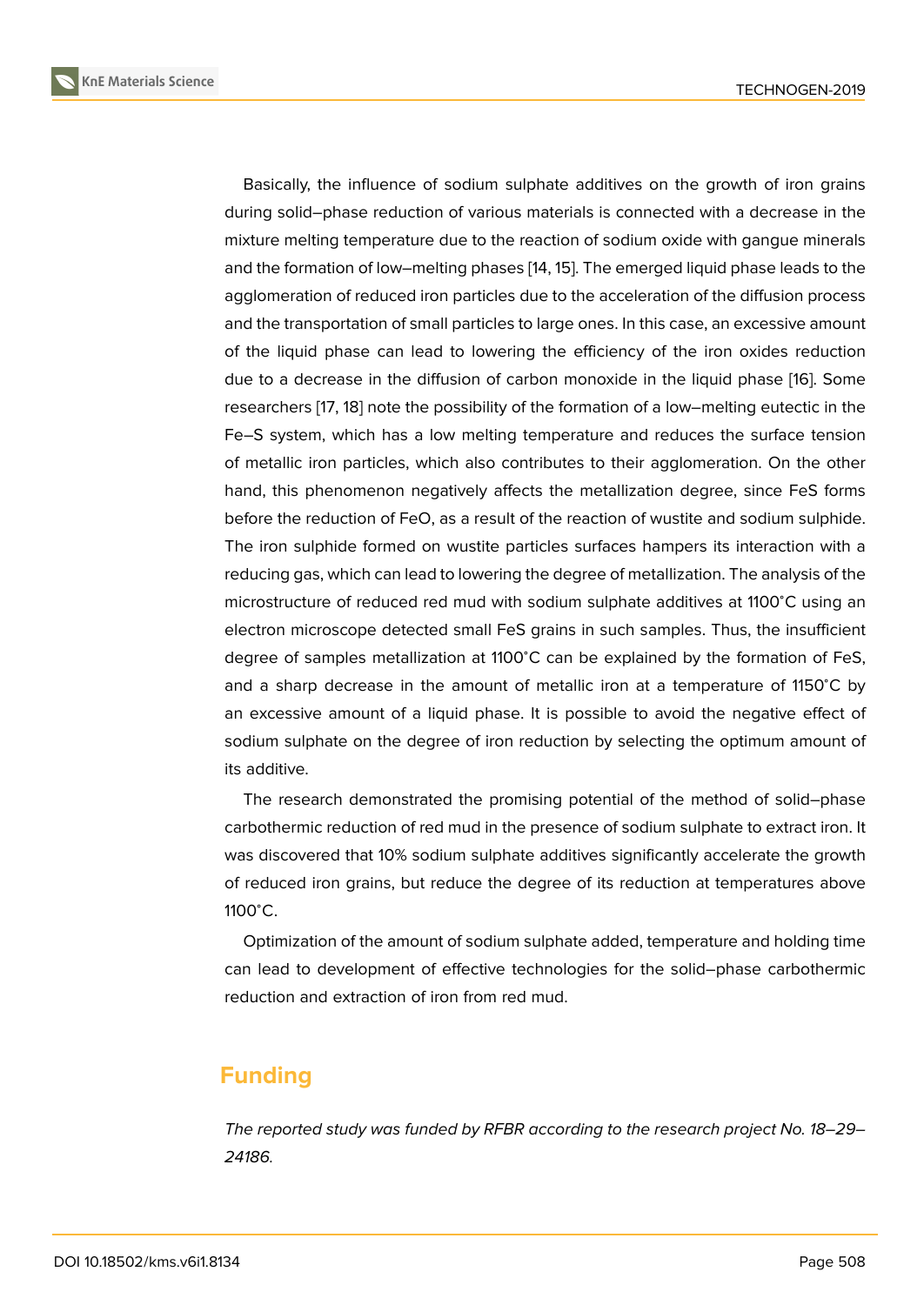## **References**

- [1] Rossiyskaya gazeta (2018, January). Retrieved from https://rg.ru/2018/01/17/reg-urfo/ kitajcy-postroiat-na-urale-zavod-po-pererabotke-opasnyh-othodov.html. (Accessed 20.05.2019)
- <span id="page-4-0"></span>[2] Anton, A., *et al*. (2012). Modelling the Potential Eff[ects of the Hungarian Red Mud](https://rg.ru/2018/01/17/reg-urfo/kitajcy-postroiat-na-urale-zavod-po-pererabotke-opasnyh-othodov.html) [Disaster on Soil Properties.](https://rg.ru/2018/01/17/reg-urfo/kitajcy-postroiat-na-urale-zavod-po-pererabotke-opasnyh-othodov.html) *Water, Air, & Soil Pollution*, vol. 223, pp. 5175–5188.
- [3] Raspopov, N. A., *et al*. (2013). Reduction of Iron Oxides During the Pyrometallurgical Processing Of Red Mud. *Russian Metallurgy (Metally)*, no. 1, pp. 33–37.
- <span id="page-4-1"></span>[4] Kaussen, F and Friedrich, B. (2015). Reductive Smelting of Red Mud for Iron Recovery. *Chemie Ingenieur Technik*, vol. 87, issue 11, pp. 1535–1542.
- [5] Balomnenos, E., *et al*. (2014). The Enexal Bauxite Residue Treatment Process: Industrial Scale Pilot Plant Results. In: Grandfield J. (eds) *Light Metals 2014*, pp. 143–147. Hoboken: John Wiley & Sons, Inc.
- <span id="page-4-2"></span>[6] Yang, Y., *et al*. (2015). Recovery of Iron from Red Mud by Selective Leach with Oxalic Acid. *Hydrometallurgy*, vol. 157, pp. 239–245.
- <span id="page-4-3"></span>[7] Fofana, M., *et al*. (1995). Treatment of Red Mud from Alumina Production by High– Intensity Magnetic Separation. *Magnetic and Electrical Separation*, vol. 6, pp. 243– 251.
- <span id="page-4-4"></span>[8] Liu, Y., Zhao, B. and Yang, T. (2014). Recycling of Iron from Red Mud by Magnetic Separation after Co–Roasting with Pyrite. *Thermochimica Acta,* vol. 588, pp. 11–15.
- <span id="page-4-5"></span>[9] Cardenia, C., Balomenos, E. and Panias, D. (2018). Iron Recovery from Bauxite Residue Through Reductive Roasting and Wet Magnetic Separation. *Journal of Sustainable Metallurgy*, vol. 5, pp. 1–11.
- <span id="page-4-6"></span>[10] Chun, T. J., *et al*. (2014). Preparation of Metallic Iron Powder from Red Mud by Sodium Salt Roasting and Magnetic Separation. *Canadian Metallurgical Quarterly*, vol. 53, issue 2, pp. 183–189.
- <span id="page-4-7"></span>[11] Zhu, D.Q., *et al*. (2012). Recovery of Iron from High–Iron Red Mud by Reduction Roasting with Adding Sodium Salt. *Journal of Iron and Steel Research Int.*, vol. 19, pp. 1–5.
- [12] Li, G. H., Liu, M. X. and Rao, M. J. (2014). Stepwise Extraction of Valuable Components from Red Mud based on Reductive Roasting with Sodium Salts. *Journal of Hazardous Materials*, vol. 280, pp. 774–780.
- <span id="page-4-9"></span><span id="page-4-8"></span>[13] Grudinskii, P. I., *et al*. (2018). Solid–Phase Reduction and Iron Grain Growth in Red Mud in the Presence of Alkali Metal Salts. *Russian Metallurgy (Metally)*, vol. 2018, issue 11, pp. 1020–1026.